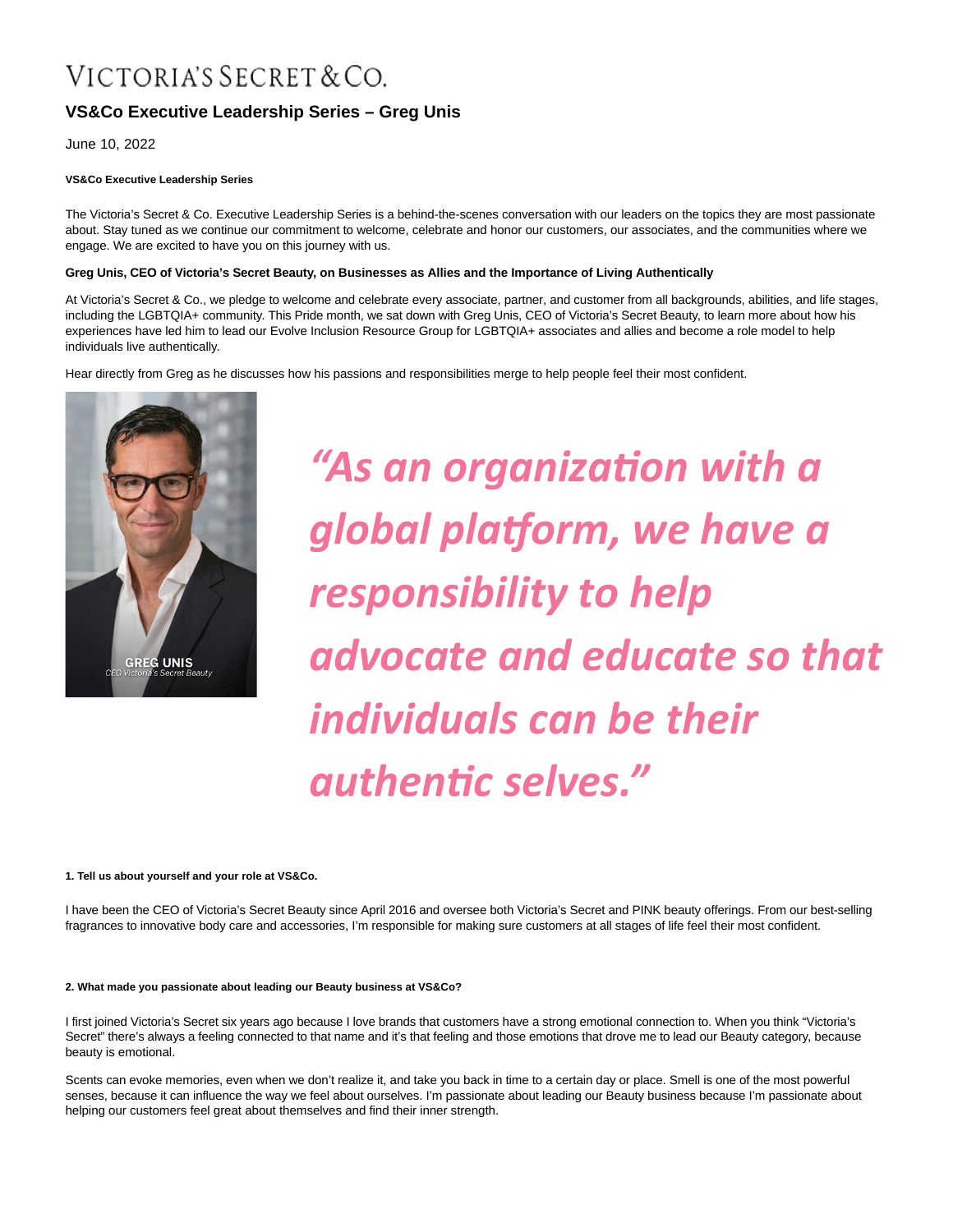#### **3. There's been a lot of exciting Beauty news just this year – our new Amazon storefront, the first bilingual Bombshell campaign with Camila Cabello and more. How does it make you feel?**

We've had an exciting start to the year and I'm proud of what we've accomplished so far. We're on a journey to make our products and the experiences we offer more accessible to everyone – you can now purchase Beauty products outside of our standard website and stores, and you may be able to relate to a Victoria's Secret campaign in a way you have not been able to before.

At the same time, it's important to remember that the work is never done and there's always more we can accomplish together. As a global company on a mission to empower customers around the world, it is our job to continually look for opportunities to optimize our offerings and deepen our connection with our customers.

# **4. You are the executive sponsor of our Evolve Inclusion Resource Group for LGBTQIA+ associates and allies. What made you want to take on this position?**

My answer to this is two-fold. The first is I want to be a role model and support individuals in understanding their limitless potential. I am a firm believer that if you put your mind to it, you can do anything. I'm fortunate to have gotten to a place in my life where I can say that and mean it because I wish I had that role model growing up. Earlier this month, I had the honor to kick off Pride with our partner, The Point Foundation, as part of our Evolve internal programming, and someone asked me who my role model was growing up. I didn't have an answer because growing up, I was afraid of what people would think of me, so I was never able to be my authentic self. I think a lot of LGBTQIA+ individuals still struggle with this fear, and I want to let them know it's going to be okay.

The second is, I believe I have a responsibility given the history of our brand. In the past, we've failed to represent and champion the LGBTQIA+ community, and remarks made about transgender models were damaging to associates and customers around the world. As we continue our journey to evolve our brand, we are committed to learning and growing from our mistakes. While I can't change what happened in the past, I can change what we do today and help make VS&Co a safe and welcoming place for all.

#### **5. Evolve has taken an important role in leading the organization's response to recent anti-LGBTQIA+ efforts across the country. Can you speak to that and why it's important for organizations like VS&Co to weigh in on such matters?**

In the last few weeks, I personally witnessed how an individual's life experience can vary dramatically based on how safe and empowered they feel to live authentically. One day, I watched a friend and colleague's son courageously come out to his classmates at his middle school graduation. The next day, I attended the memorial service of a friend that tragically took his life after years of being in a closeted relationship. This is why we recognize Pride – to prevent future heartbreak and fight for all people to own their identities and live honestly.

As an organization with a global platform, we have a responsibility to help advocate and educate so that individuals can be their authentic selves. As we continue to learn and grow from our past, we are committed to championing every voice and fostering a culture of respect and inclusivity.

#### **6. How is VS&Co supporting our LGBTQIA+ associates and community throughout June and beyond?**

As a company, we're committed to standing with the LGBTQIA+ community. In response to recent anti-LGBTQIA+ efforts, we've joined businesses across the U.S. in calling for public leaders to oppose harmful legislation and we've expanded our partnership with The Point Foundation, which supports LGBTQIA+ college students pursuing law.

VS&Co also offers a variety of resources for associates including free counseling, inclusive benefit offerings, and education tools, such as our DE&I learning platform and pronoun resources.

Throughout June, Evolve is hosting various events including speaker series, panel discussions, and conversation circles focused on legislation, advocacy, education, and more.

#### **7. How can the business community be more inclusive of and allies to the LGBTQIA+ community?**

I think what the business community can really do is ensure they've created a network and safe space for all people, whether that be associates, customers, or partners. For people who feel like they don't belong or live outside the "norm," this is huge. That's why representation in marketing and our Inclusion Resource Groups are so important, because it creates a sense of belonging in an otherwise overwhelming world. I believe that in order to feel your best and be your most confident, you need to feel that sense of belonging and that's the responsibility businesses have.

#### **8. What is one of the most memorable projects you've worked on at VS&Co?**

When I first joined the company, I spent a lot of time with our customers in our stores and learning from our incredible stores team. During this time, I was able to connect one-on-one with our customers and store associates to understand what's resonating and the potential for our brand. This potential really energized me then and continues to energize me today because, like I said, our work is never done and there's always more we can do. We've taken the Victoria's Secret experience out of just the stores and to a whole new level of customer interaction, like with our Bombshell Pop-Up in New York City earlier this year. Seeing these new and innovative ways we can connect and relate to our customers is what inspires me.